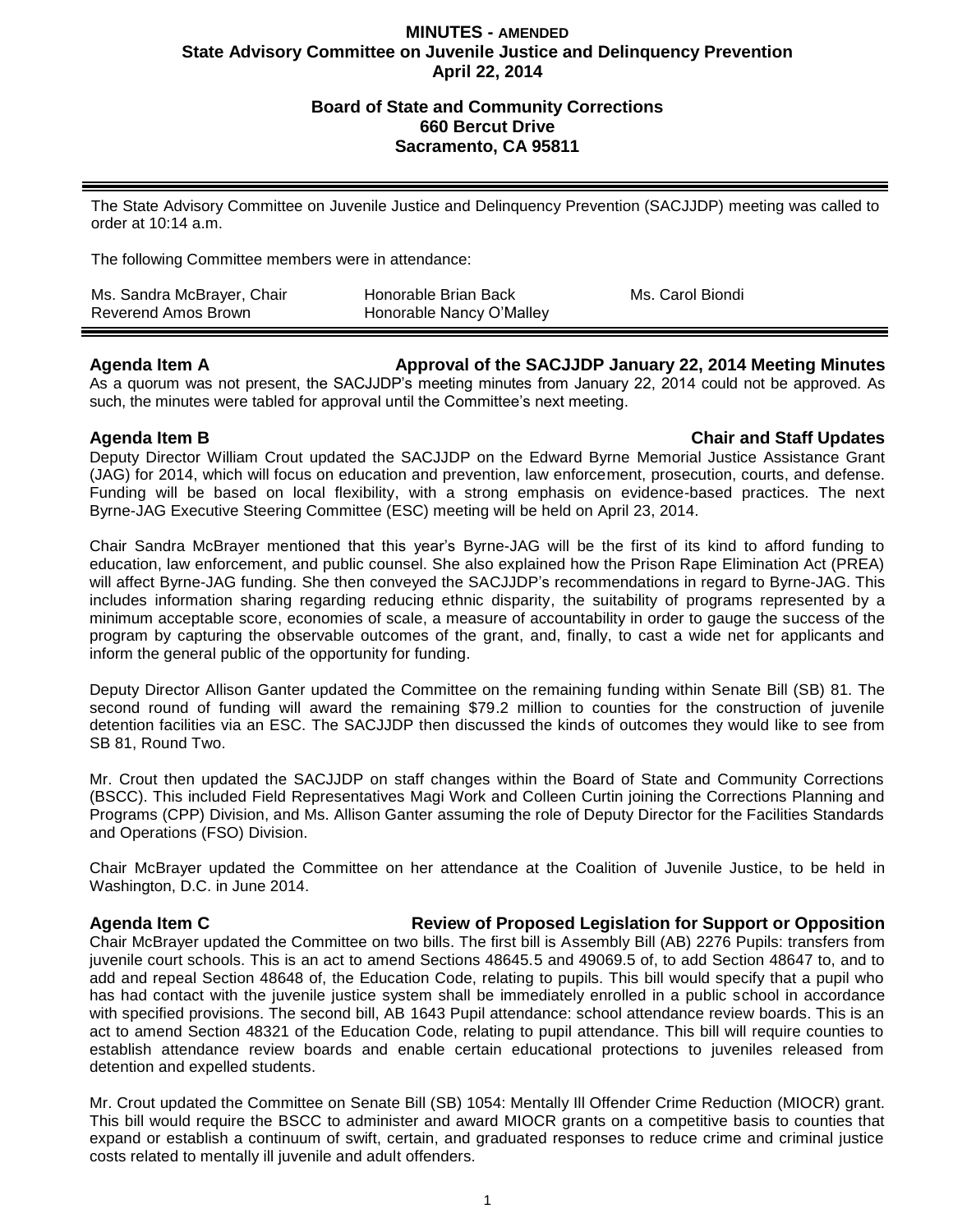# **MINUTES - AMENDED State Advisory Committee on Juvenile Justice and Delinquency Prevention April 22, 2014**

# **Board of State and Community Corrections 660 Bercut Drive Sacramento, CA 95811**

SB 838 was introduced to the Committee by Chair McBrayer. SB 838, more commonly known as Audrie's Law, would add Section 290.1 to the Penal Code, and amend Sections 676, 730, and 790 of the Welfare and Institutions Code, relating to juveniles. The legislation would call for the ability to have automatic referral to adult court for juveniles committing sexting crimes.

## **Youthful Offender Block Grant, Juvenile Justice Crime Prevention Act Program, Agenda Item D and California Gang Reduction and Intervention Program Update**

Mr. Crout updated the Committee with two reports created by BSCC staff discussing the Youthful Offender Block Grant (YOBG) and the Juvenile Justice Crime Prevention Act (JJCPA). He shared an overview of the data collected within the JJCPA program. The JJCPA program allocated \$107 million to counties, of which \$99 million was spent in the 2012-2013 fiscal year to support 149 programs that supported 86,000 youth. The JJCPA program produced significantly better results than the comparison group within four of the six mandated outcome measures: arrest rate, incarceration rate, completion of probation, and probation violation rate. The YOBG for fiscal year 2012-2013 allocated \$93.4 million, of which \$88.5 million served 41,000 youth statewide. Outcome data collected by a statewide sample of 1,160 youth showed that youth in YOBG-funded programs received a significantly higher number of services provided, such as risk/need assessments and case plan development.

He went on to update the SACJJDP on the California Gang Reduction and Intervention Program (CALGRIP). The ESC for this program will meet on May 23, 2014 to develop a Request for Proposals (RFP) in order to disburse \$9,200,000 in funding to cities. The BSCC will provide training to its CALGRIP providers on Disproportionate Minority Contact (DMC) and Reducing Racial and Ethnic Disparity (R.E.D.).

**Agenda Item E Reducing Racial and Ethnic Disparity Solicitation – Revised Timeline** Chair McBrayer then updated the Committee on its RFP to disburse the Title II Formula Grants. As the SACJJDP did not receive a robust response to its original RFP for a variety of reasons (primarily that counties are overwhelmed with realignment), the Committee then decided to pull the RFP and conduct extensive outreach to encourage those county probation departments interested in reducing racial and ethnic disparity and disproportionality to apply. The RFP will be re-released in May 2014.

Reverend Amos Brown cited the need to include community-based organizations and gave an example of New York City's faith-based programs as an evidence-based practice. The Committee then discussed possible avenues for bringing promising practices throughout the nation to California. This included posting such items on the BSCC's new website, out-of-state site visits, and writing 'white papers' pertaining to the subject on a quarterly basis. The possibility of subscribing via email to updates on this subject via the BSCC website was also discussed and will be looked into by BSCC staff.

# **Executive Steering Committee and Timeline for the Agenda Item F Juvenile Accountability Block Grant Project**

Field Representative, Colleen Stoner presented five action items related to the Juvenile Accountability Block Grant (JABG) funding to the SACJJDP for approval as follows: first, the authorization of an ESC to oversee the development of an RFP to disburse \$250,000 JABG discretionary funding; second, to appoint a Chair and Co-Chair to the JABG ESC; third, to direct BSCC staff and the Executive Director to work with the JABG ESC Chairs to appoint committee members; fourth, to approve the activities in the tentative timeline presented today; and, fifth and finally, to authorize \$50,000 in discretionary funding to develop a training symposium focusing on evidence-based practices that have shown to be effective in reducing recidivism.

After her presentation, the SACJJDP discussed the differences between evidence-based programs, promising practices, and evidence-based practices. They concluded that the proposed training symposium and the development of the JABG RFP should distinguish and define these different types of programs and practices.

As a quorum was not present, Chair McBrayer suggested that the SACJJDP approve the BSCC's JABG ESC and evidence-based training symposium action items via teleconference as soon as possible.